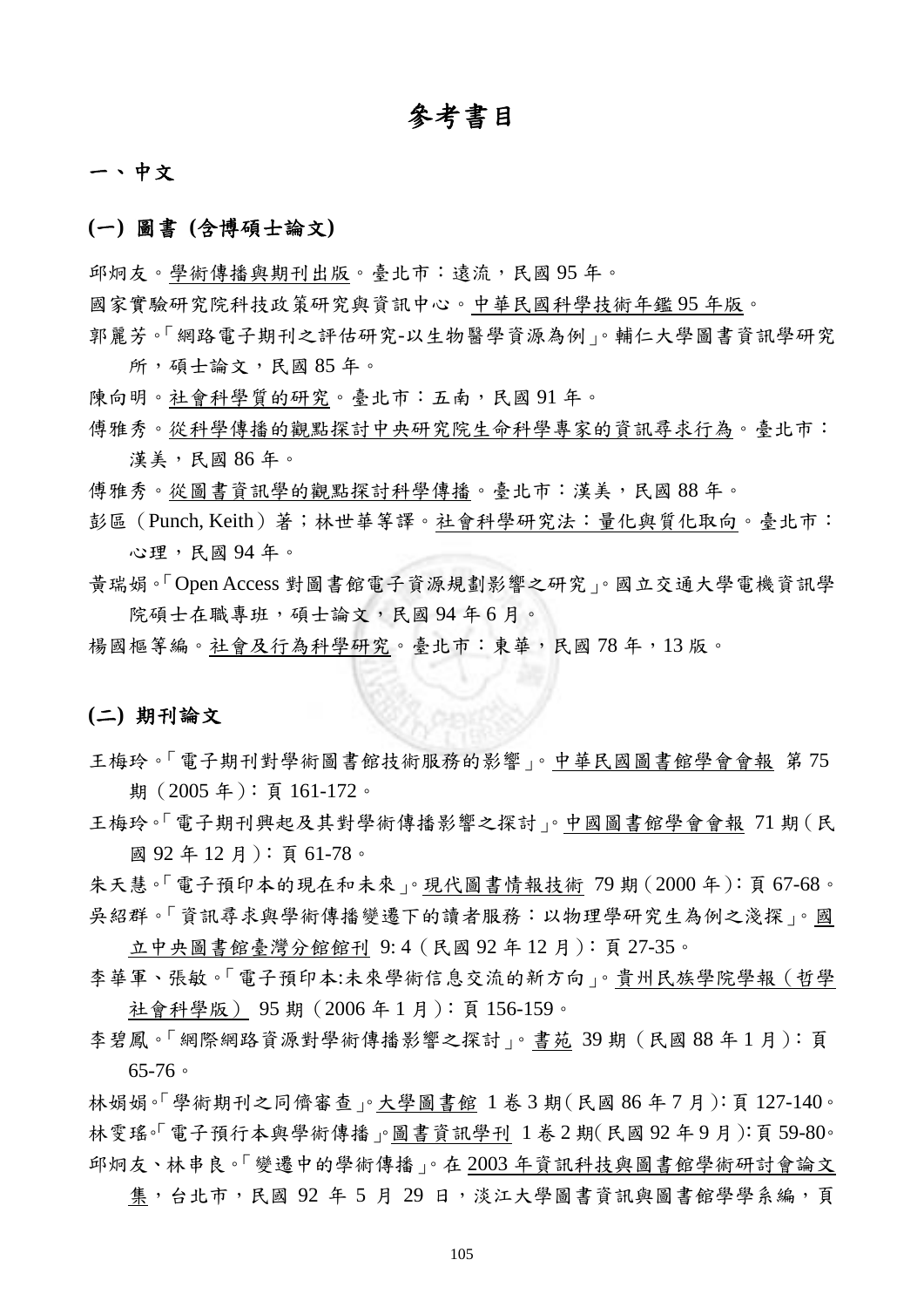123-139。台北市:編者,2003。

- 邱炯友、張瑜倫。「引文格式規範對引文分析之影響:學術出版之傳播效應」。圖書館 學與資訊科學 31:1 (民國 94年4月):頁63-78。
- 邱炯友、蔣欣樺。「學術出版傳播之 Open Access 模式」。中華民國圖書館學會會報 74 期(民國 94 年 6 月):頁 165-183。
- 邱淑慧。「物理研究在台灣」。愛因斯坦影響 100 年-科學人雜誌世界物理年特刊 特刊 3 號(2005 年 9 月):頁 27-29。
- 邱燕燕。「國內電子預印本系統的問題和對策」。情報理論與實踐 29 卷 1 期(2006 年 1 月):頁 70-73。
- 徐文杰。「電腦網路與學術論文出版」。教學科技與媒體 21 期(民國 94 年 6 月):頁 22-28。
- 馬景娣。「開放訪問運動中大學圖書館的定位和作用」。圖書館建設(2005 年 4 月): 頁 91-93。
- 康美娟。「電子預印本系統高校圖書館信息服務的新資源」。中國信息導報(2006 年 2 月):頁 42-44。
- 張志洁。「電子預印本的特點与檢索功能評介」。圖書館建設(2000 年 2 月):頁 29-31。 許嬰。「對網絡學術出版整合的思考」。上饒師范學院學報 26 卷 1 期(2006 年 1 月): 頁 117-120。
- 陳兵強。「電子學術文獻—e-print 的特征与開發利用」。大學圖書館學報 2003 年第 5 期(2003 年 5 月):頁 40-42。
- 陳亞寧、林怡君、林盈助,「e-Print 初探 (下)」,中央研究院計算中心通訊 18 卷 22 期 (民國 91 年 10 月):頁 178-180。
- 陳亞寧、林怡君、林盈助,「e-Print 初探 (上)」,中央研究院計算中心通訊 18卷 21期 (民國 91 年 1 月):頁 165-167。
- 傳雅秀。「傳統和電子預印本被引用之情形」。圖書資訊學刊 1 卷 2 期 (民國 92 年 9 月):頁 81-94。
- 喬冬梅。「e 印本文庫(e-print archive)內容管理研究」。情報科學 24 卷 4 期(2006 年 4 月):頁 537-553。
- 喬冬梅。「e 印本文庫(e-print archive)研究——介紹一种非正式科學交流系統」。圖書情 報知識 10 期(2006 年 1 月):頁 66-69。
- 喬冬梅。「e 印本文庫創建過程研究」。情報理論与實踐 29 卷 2 期(2006 年 2 月):頁 232-235。
- 馮艷花。「基于 OAI 的電子預印本資源共享」。情報理論与實踐 28 卷 4 期(2005 年 4 月):頁 425-427。
- 馮艷花。「試論 e-print 資源的開發与利用」。情報雜志 2005 年第 2 期(2005 年 2 月):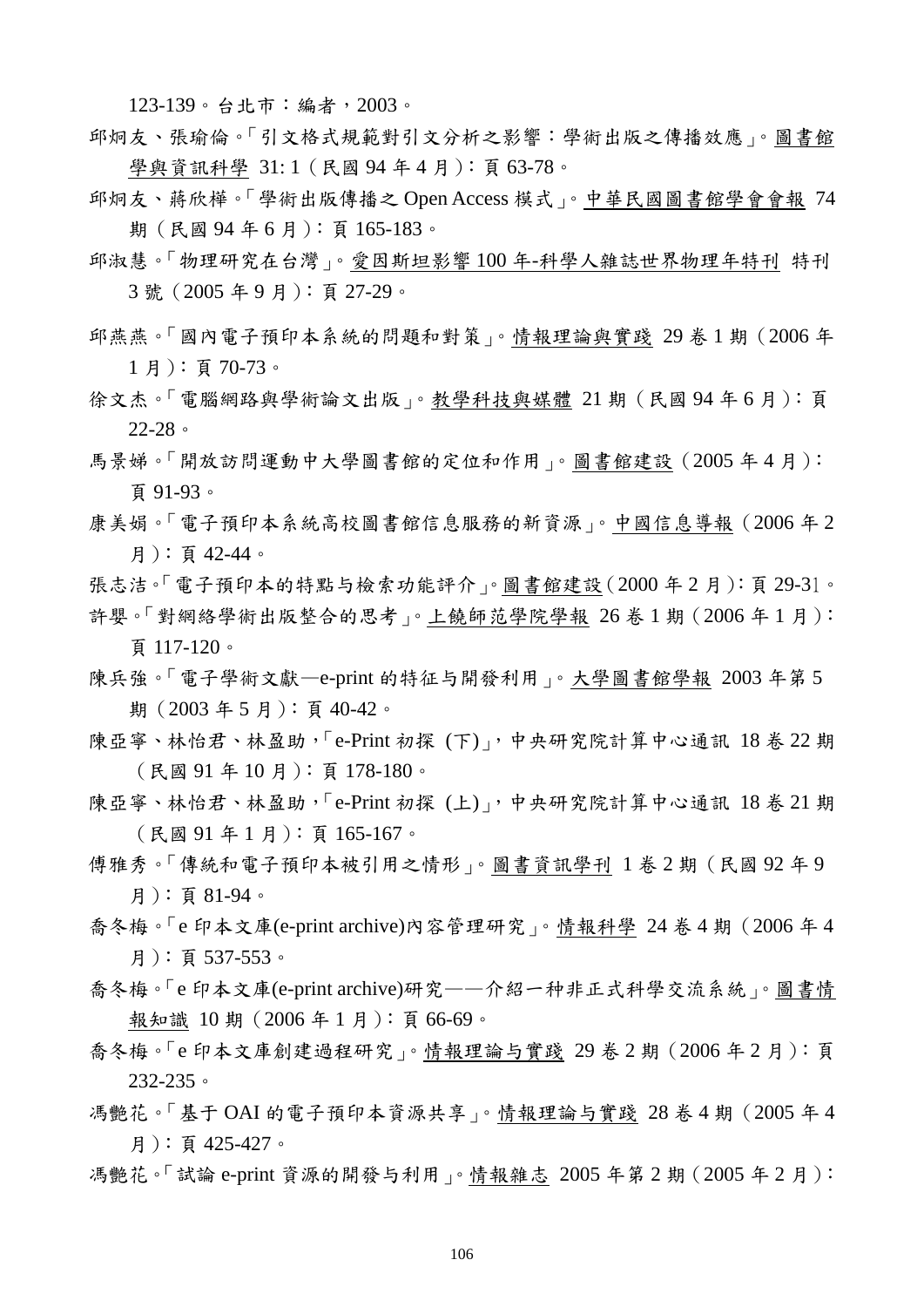頁 127-129。

- 黃凱文、劉芳。「網絡科學信息資源『公開獲取運動』的模式與方法」。大學圖書館學 報 23 卷 2 期(2005 年 3 月):頁 38-41。
- 廖美娟。「學術研究的寵兒:Preprints 及 E-prints」。中原大學張靜愚紀念圖書館館訊 124
	- 期 (民國 90 年)。<http://www.lib.cycu.edu.tw/lib\_pub/news124.html#01> (2006) 年 7 月 15 日)。
- 趙光林。「网上電子預印本文獻資源」。中國研究生 2004 年第 4 期(2004 年 4 月):頁 18-21。
- 劉淑德、李華偉。「非營利組織在電子期刊出版行銷的合作模式:以 SPARC 與 OCLC 合作 BIO-ONE 為例」。中國圖書館學會會報 68(民國 91 年 6 月):頁 14-25。
- 歐陽崇榮。「從電子出版與電子商務看學術出版的發展」。教育資料與圖書館學 41 卷 2 期(民國 92 年 12 月):頁 237-253。
- 蔡尚芳。「台灣物理研究的現況」。科學月刊 第 241 期(1990 年 1 月):41-44。
- 蔡明月。「圖書館學與資訊科學的遞嬗」。淡江人文社會學刊五十週年校慶特刊(民國 89 年 10 月):頁 17-53。
- 蔡明月。「學術傳播與書目計量學」。教育資料與圖書館學 35 卷 1 期(民國 86 年 9 月): 頁 38-57。
- 羅思嘉。「引用文獻分析與學術傳播研究」。中國圖書館學會會報 66期 (民國 90年6 月):頁 73-85。
- 蘇諼。「電子資訊資源、電子出版、學術傳播」。圖書與資訊學刊 40期 (民國 91年2 月): 頁 18-28。
- 蘇諼。「網路環境中的資訊行為--理論與模式的探討」。國家圖書館館刊 90 卷 2 期(民 國 90年12月):頁163-180。
- 蘇諼。「網路環境中的學術傳播」。輔仁學誌--文學院之部 24 期(民國 84 年 7 月):頁 166-175。

## **(**三**)** 網路資源

- 中央研究院。e-Print。<http://www.sinica.edu.tw/%7Elibserv/aslib/eprint/subject1.htm> (民 國 95 年 8 月 12 日)
- 中央研究院物理研究所。「物理所沿革」。<http://www.phys.sinica.edu.tw/> (民國 96 年 3 月 25 日)。
- 行政院國家科學委員會。「學術研發服務務網-研究人才-研究人才查詢」。

<https://nscnt07.nsc.gov.tw/WRS/> (民國 95 年 10 月 10 日)。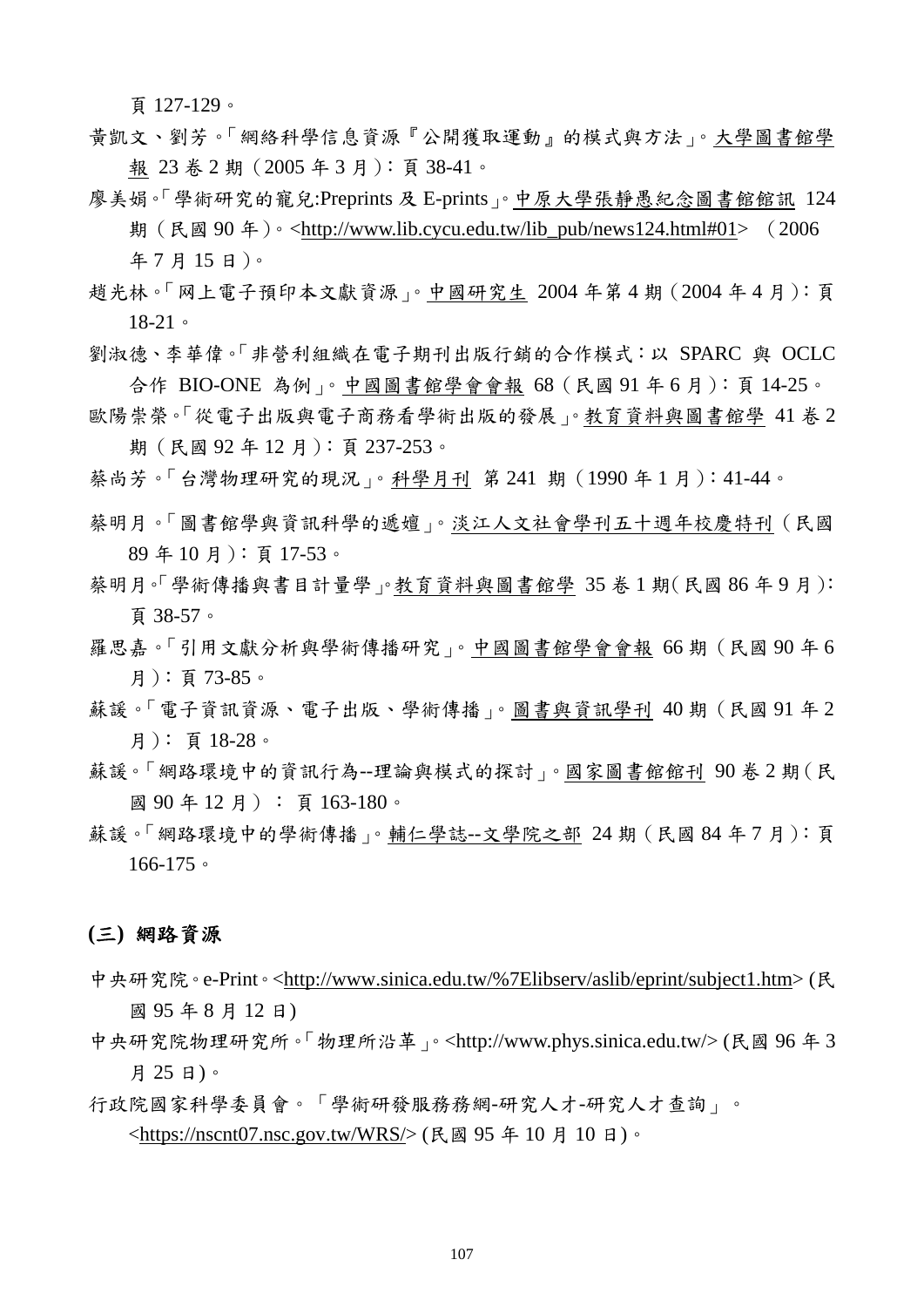## 二、西文

## **(**一**)** 圖書 **(**含博碩士論文**)**

- Abel, Richard E., and Lyman W. Newlin, eds. Scholarly Publishing: Books, Journals, Publishers, and Libraries in the Twentieth Century. New York : Wiley, 2002.
- Borgman, Christine L. Scholarly Communication and Bibliometrics. Newbury Park : Sage, 1990.
- Fisher, Karen E., Sanda Erdelez, and Lynne (E.F.) McKechnie, eds. Theories of Information Behavior. Medford, N.J. : Information Today, 2005.
- Willinsky, John. The Access Principle: the Case for Open Access to Research and Scholarship. Cambridge, Mass. : MIT Press, 2006.

# **(**二**)** 期刊論文

- Andrew, Theo. "Trends in Self-posting of Research Material Online by Academic Staff." Ariadne 37 (Oct. 2003). <http://www.ariadne.ac.uk/issue37/andrew/> (retrieved 13 July 2006).
- Antelman, Kristin. "Do Open-Access Articles Have a Great Research Impact?" College & Research Libraries 65: 5 (Sep 2004): 372-382.
- Balas, Janet. "Beyond Document Delivery." Computers in Libraries 16:9 (Oct. 1996): 29-30.
- Björk, Bo-Christer, and Turid Hedlund. "A Formalised Model of the Scientific Publication Process." Online Information Review 28: 1 (2004): 8-21.
- Björk, Bo-Christer. "A Lifecycle Model of the Scientific Communication Process." Learned Publishing 18: 3 (July 2005): 165-176.
- Bohlin, Ingemar. "Communication Regimes in Competition: The Current Transition in Scholarly Communication Seen through the Lens of the Sociology of Technology." Social Studies of Science 34: 3 (2004): 365-391.
- Boyce, Peter, Donald W. King, Carol Montgomery, and Carol Tenopir. "How Electronic Journals are Changing Patterns of Use." Serials Librarian 46: 1/2 (2004): 121-141.
- Brown, C.M. "Information Seeking Behavior of Scientists in the Electronic Information Age: Astronomers, Chemists, Mathematicians, and Physicists." Journal of the American Society for Information Science 50: 1 (1999): 929-943.
- Brown, Cecelia "The Coming of Age of E-prints in the Literature of Physics." Science and Technology Librarianship 31 (Summer 2001).

<http://www.istl.org/01-summer/refereed.html> (retrieved 13 July 2006).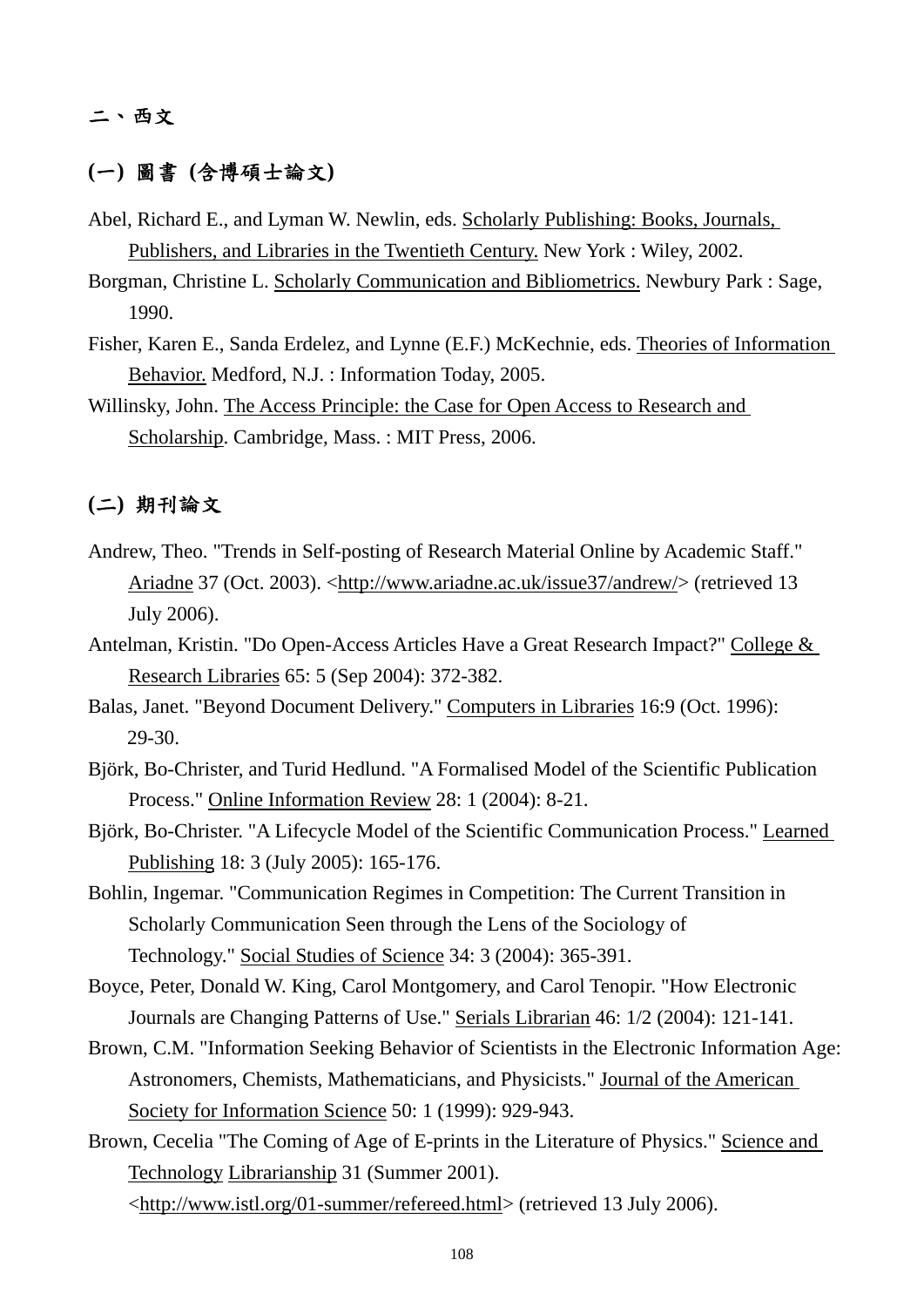- Brown, Cecelia. "The E-volution of Preprints in the Scholarly Communication of Physicists and Astronomers." Journal of the American Society for Information Science and Technology 52: 3 (Feb. 2001): 187-200.
- Brown, Cecelia. "The Role of Electronic Preprints in Chemical Communication: Analysis of Citation, Usage, and Acceptance in the Lournal Literature." Journal of the American Society for Information Science and Technology 54: 5 (2003): 362-371.
- Butler, Declan. "Los Alamos Loses Physics Archive as Preprint Pioneer Heads East." Nature 412 (5 July 2001): 3-4.
- Correia, Ana, Maria Ramalho, and Jose Carlos Teixeira. "Reforming Scholarly Publishing and Knowledge Communication: From the Advent of the Scholarly Journal to the Challenges of Open Access." Online Information Review 29: 4 (2005): 349-364.
- Cronin, B., and G. McKim. "Science and Scholarship on the World Wide Web: a North American Perspective." Journal of Documentation 52:2 (1996): 163-171.
- Crow, Raym. "The Case for Institutional Repositories : A SPARC Position Paper." Washington, D.C.: SPARC, 2002. <http://www.arl.org/sparc/IR/ir.html> (retrieved 13 July 2006).
- Cruz, J.M.B. and T. Kricher. "Cataloging Economics Preprints: an Introduction to the RePEc Project." Journal of Internet Cataloging 1: 2/3 (2000): 227-241.
- Day, M. "E-print Services and Long-term Access to the Record of Scholarly and Scientific Research." Ariadne 28 (June 2001). < http://www.ariadne.ac.uk/issue28/metadata/> (retrieved 13 July 2006).
- Dessy , Ray. "Chemical E-Preprints: The Ostriches." TrAC Trends in Analytical Chemistry 19: 10 (October 2000): 587-592.
- Eysenbach, G.. "The Impact of Preprint Servers and Electronic Publishing on Biomedical Research." Current Opinion in Immunology 12: 5 (2000): 499-503.
- Garner, Jane, Lynne Horwood, and Shirley Sullivan. "The Place of Eprints in Scholarly Information Delivery." Online Information Review 25: 4 (2001): 250-256.
- Gass, S. "Transforming Scientific Communication for the 21st Century." Science and Technology Libraries 19: 3/4 (2001): 3-18.

Gillies, M. "Collaborations: Probing the Limits." LASIE 33: 1 (Aug. 2002): 109-116.

- Ginestet, Jeanette, and Giovanna F. Miranda. "The Attitude of Pharmaceutical Industry Research Scientists to Browsing and Publishing on Internet Preprint and E-print Servers." Drug Information Journal 36: 4 (2002): 831-837.
- Gross, T. "Design, Specification, and Implementation of a Distributed Virtual Community System." in Proceedings of the 12th Euromicro Conference on Parallel, Distributed and Network-Based Processing (PDP'04) 11-13 February 2004. A Coruna, Spain, IEEE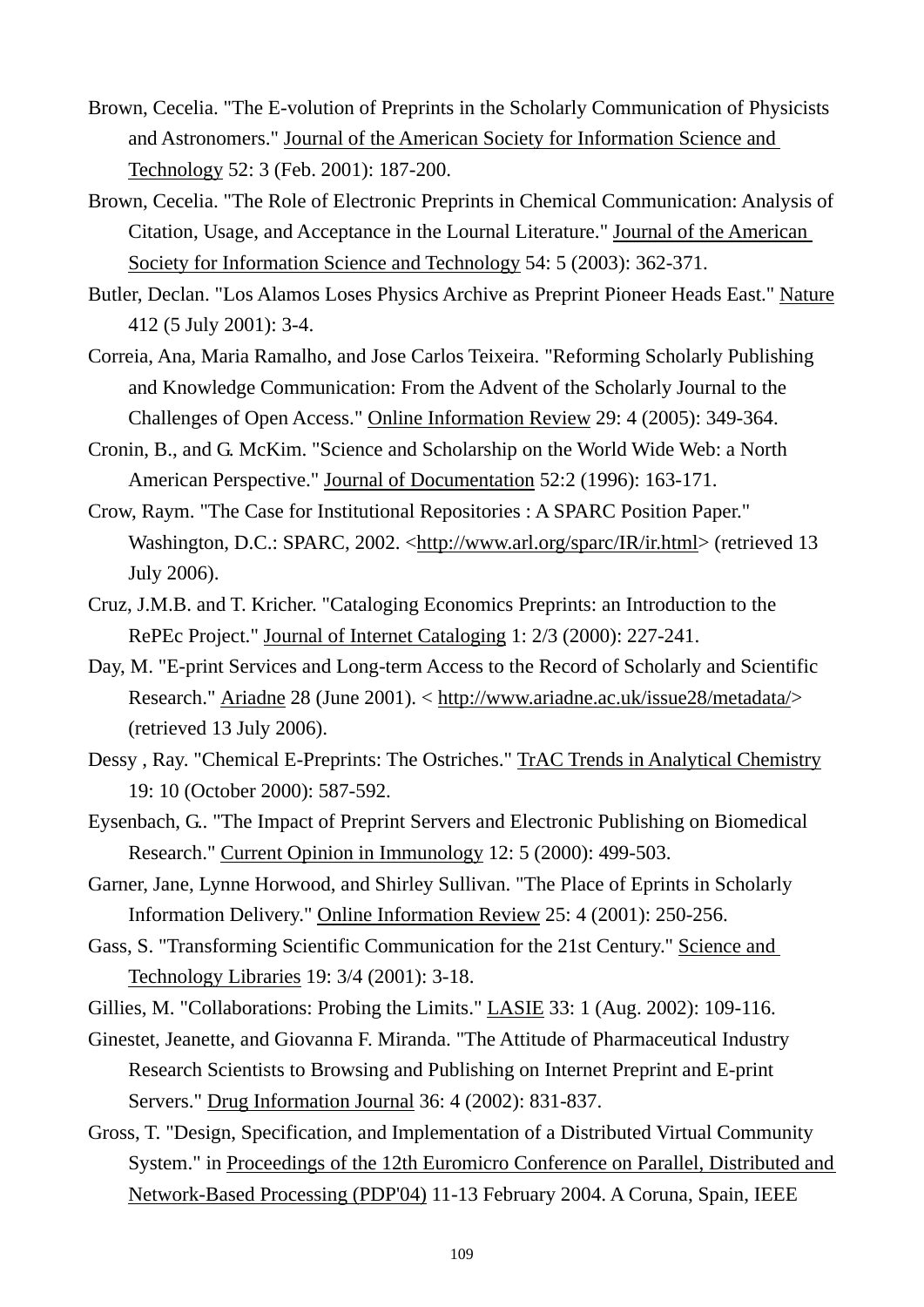Computer Society: 225 - 232.

- Guy, Marieke, Andy Powell, and Michael Day. "Improving the Quality of Metadata in Eprint Archives." Ariadne 35 (Jan. 2004). <http://www.ariadne.ac.uk/issue38/guy/> (retrieved 13 July 2006).
- Guy, Marieke. "ePrints UK: Developing a National ePrints Archive." ASSIGNation 21:3 (2004): 11-16.
- Harnad, Stevan, and Leslie Carr. "Integrating, Navigating, and Analysing Open Eprint Archives through Open Citation Linking (the OpCit project)." Current Science 79: 5 (10 September 2000): 629-638.
- Harnad, Stevan. "For Whom the Gate Tolls? How and Why to Free the Refereed Research Literature Online Through Author/Institution Self-Archiving, Now.. (multiple)" (2001). <http://www.ecs.soton.ac.uk/~harnad/Tp/resolution.htm> (retrieved 13 July 2006).
- Harnad, Stevan. "Ingelfinger Over-Ruled: The Role of the Web in the Future of Refereed Medical Journal Publishing." The Lancet Perspectives 256 (2000, December Supplement): s16.

<http://www.ecs.soton.ac.uk/~harnad/Papers/Harnad/harnad00.lancet.htm> (retrieved 25 February 2007)

- Harter, Stephen P., and Taemin Kim Park. "Impact of Prior Electronic Publication on Manuscript Consideration Policies of Scholarly Journals." Journal of the American Society for Information Science 51:105 (August 2000): 940-948.
- Heath, Fred M., and Jocelyn Duffy. "Collections of Record and Scholarly Communications: The Responsibilities of the Research Library in a Rapidly Evolving Digital World." Journal of Library Administration 42: 2 (2005): 5-21.
- Heuer, Andreas, Holger Meyer, Beate Porst, and Patrick Titzler. "BlueView: Virtual Document Servers for Digital Libraries." in Proceedings of the Advances in Digital Libraries, 2000. ADL 2000. 22-24 May 2000: 207 - 217.
- Hey, Jessie M. N., and Pauline Simpson. "Opening Access to Research with TARDis at Southampton University." Assignation 21: 3 (Apr. 2004): 19-22.
- Hibbitts, B. "From Law Reviews to Knowledge Networks: Legal Scholarship in the Age of Cyberspace." Serials Review 25: 1 (1999): 1-9.
- Hitchcock, Steve, Les Carr, Zhuoan Jiao, Donna Bergmark, Wendy Hall, Carl Lagoze, and Stevan Harnad. "Developing Services for Open Eprint Archives: Globalisation, Integration and the Impact of Links." <http://opcit.eprints.org/dl00/htdl00.pdf> (retrieved 13 July 2006).
- Hubbard, Bill. "SHERPA and Institutional Repositories." Serials 16: 3 (Nov. 2003): 243-247.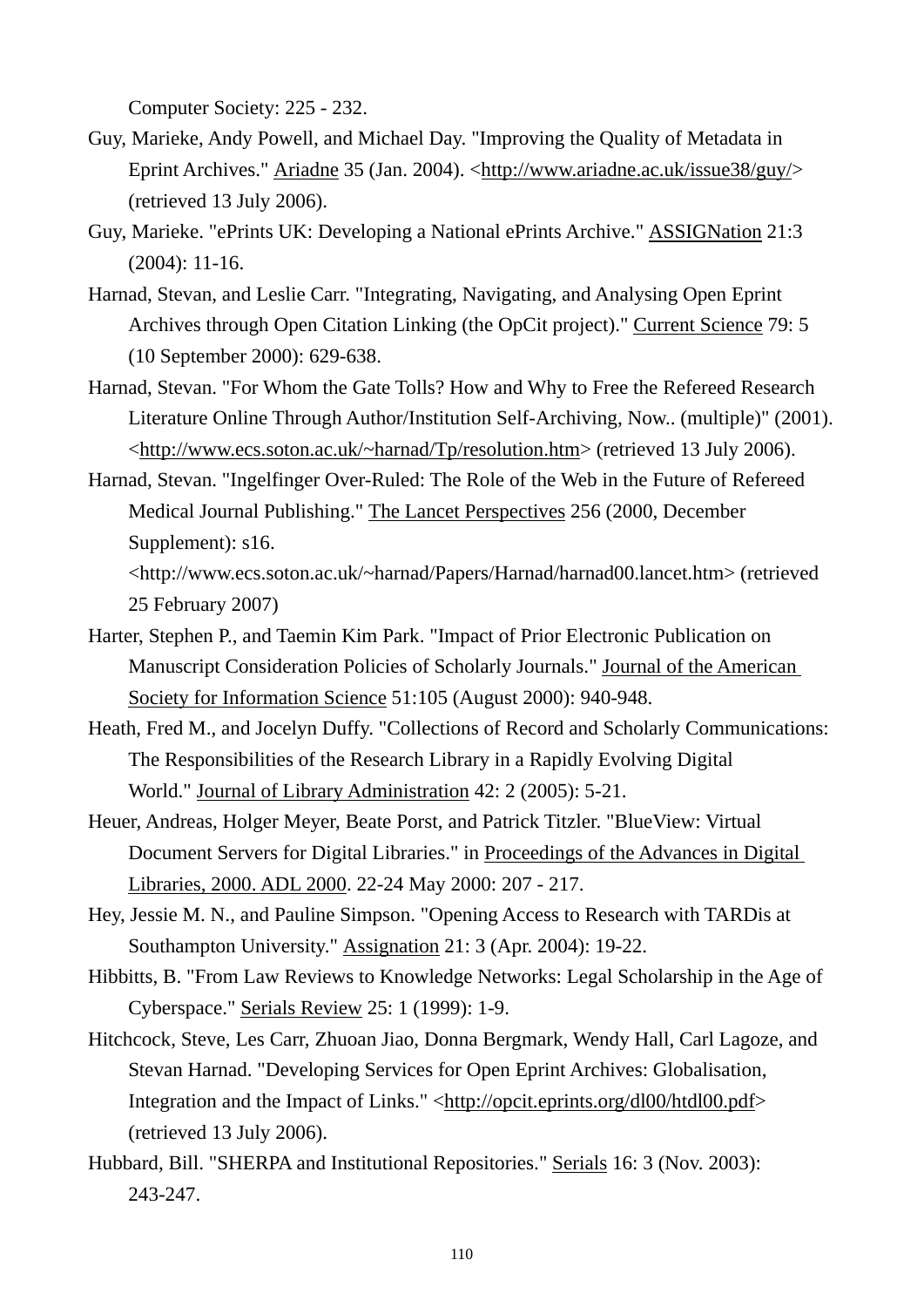- Huwe, T. K. "Social Sciences E-prints Come of Age: The California Digital Library's Working Paper Repository." Online 26: 5 (Sep/Oct 2002): 38-42.
- James, Hamish, and Stephen Pinfield. "The Digital Preservation of E-prints." D-Lib Magazine (9) (9 Sep, 2003).

<http://www.dlib.org/dlib/september03/pinfield/09pinfield.html> (retrieved 13 July 2006).

- Jordan, Sharon M. "Preprint Servers: Status, Challenges, and Opportunities of the New Digital Publishing Paradigm." InForum 99 (5 May 1999). <http://www.osti.gov/inforum99/papers/jordan.pdf> (retrieved 13 July 2006).
- Kaminer, Noam. "Scholars and the Use of Internet." Library and Information Science Research 19: 4 (1995) : 329-345.
- Kelly, B. "Publishing E-prints, Preprints, and Journals in the Science." in Okerson, A. ed. Proceeding of the Fourth Symposium: Filling the Pipeline and Paying the Piper," Washington, D.C.: Association of Research Librariess. (1995): 113-118.
- Kling, Rob, and Geoffrey McKim. "Scholarly Communication and the Continuum of Electronic Publishing." Journal of American Society for Information Science 50: 10 (Aug. 1999): 890-906.
- Kling, Rob, Lisa Spector, and Geoff McKim. "Locally Controlled Scholarly Publishing via the Internet: The Guild Model." JEP: the Journal of Electronic Publishing 8: 1 (Aug. 2002). <http://www.press.umich.edu/jep/08-01/kling.html> (retrieved 13 July 2006).
- Kurtz, Michael J., Guenther Eichhorn, Alberto Accomazzi, Carolyn Grant, Demleitner Markus, Edwin Henneken, and Stephen S. Murray. "The Effect of Use and Access on Citations." Information Processing & Management 41: 6 (Dec 2005): 1395-1402.
- Kutz, M. "Alternative Publishing." Publishing Research Quarterly 17: 4 (Winter 2002): 9-15.
- Lagoze, Carl, and Herbert Van de Sompel. "The Open Archives Initiative: Building a Low-Barrier Interoperability Framework." in Proceedings of the 1st ACM/IEEE-CS Joint Conference on Digital libraries, January 2001, edited by Virginia Roanoke, 54-62. New York, NY, USA: ACM, 2001.
- Lauridsen, H. "Tidsskrifter Og De Nye Elektroniske Publiceringsformer." Journals and the New Electronic Forms of Publishing. DF Revy 25: 3 (May 2002): 59-61. <www.csa.com> (retrieved 13 July 2006).
- Lawal, Ibironke. "Scholarly Communication: The Use and Non-Use of E-Print Archives for the Dissemination of Scientific Information." Science & Technology Librarianship 36 (Fall 2002). <http://www.istl.org/02-fall/article3.html> (retrieved 2 July 2006).

Lawrence, Steve. "Free Online Availability Substantially Increase a Paper's Impact," Nature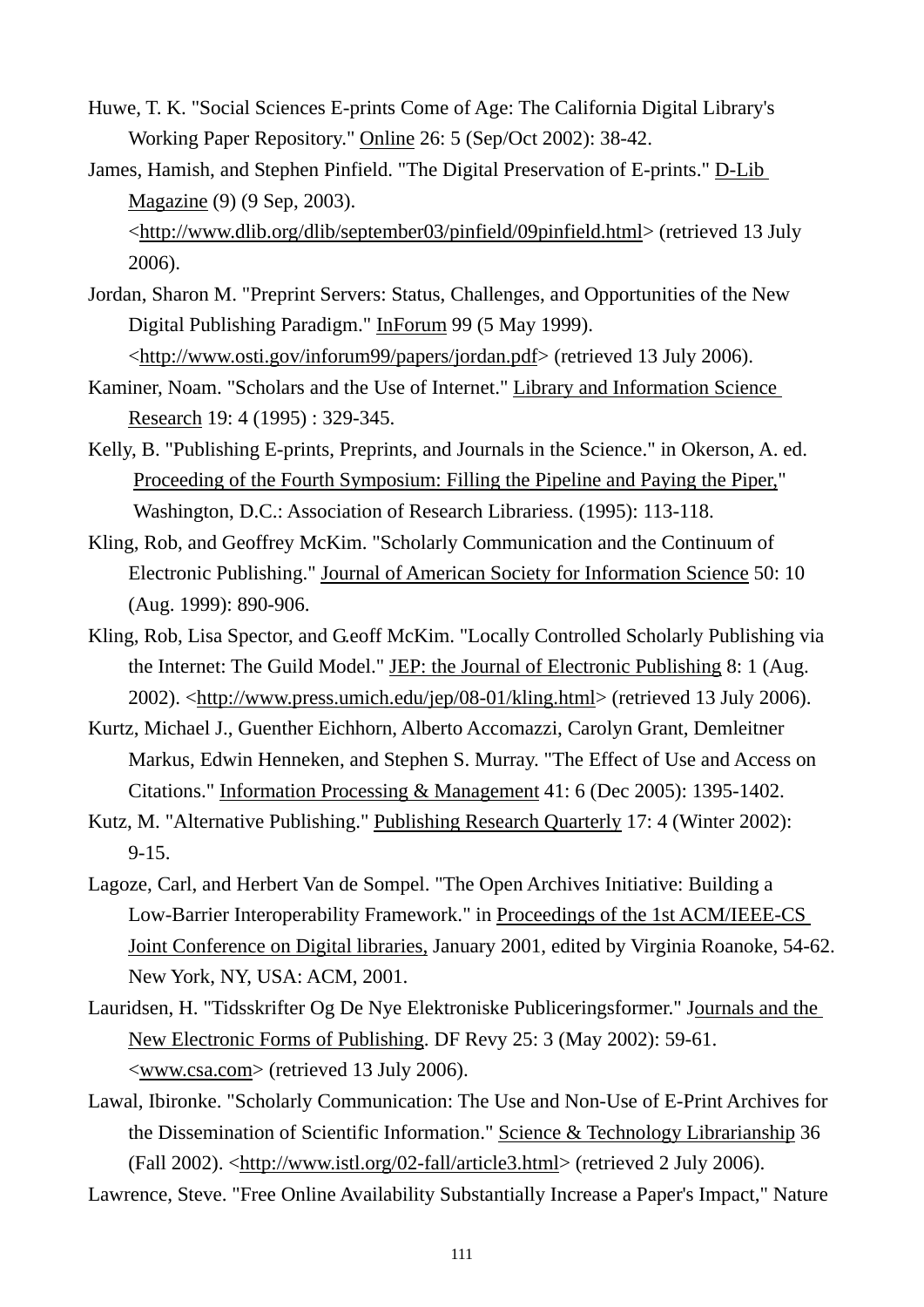411 (31 May 2001): 521-522.

<http://www.nature.com/nature/debates/e-access/Articles/lawrence.html> (retrieved 13 July 2006).

- Lim, Edward. "Preprint Servers: A New Model for Scholarly Publishing?" Australian Academic and Research Libraries 27: 1 (1996): 21-30.
- Liu, Xiaoming, K. Maly, M. Zubair, and M. L. Nelson. "Repository Synchronization in the OAI Framework." in Proceedings of the Joint Conference on Digital Libraries, 2003 (27-31 May 2003): 191 - 198.
- Luce, Richard E. "E-prints Intersect the Digital Library: Inside the Los Alamos arXiv." Science and Technology Librarianship 29 (Winter 2001). <http://www.library.ucsb.edu/istl/01-winter/article3.html> (retrieved 13 July 2006).
- Luce, Richard E. "The Open Archives Initiative: Interoperable, Interdisciplinary Author Self-archiving Comes of Age." in Serials Review and NASIG Conference Proceedings, San Diego, June 22-25 2000.
	- <http://lib-www.lanl.gov/lww/articles/oai\_nasig2000.htm> (retrieved 13 July 2006).
- Lynch, Clifford A. "The Transformation of Scholarly Communication and the Role of the Library in the Age of Networked Information." Serials Librarian 23:34 (1993): 5-20.
- Manuel, Kate. "The Place of E-prints in the Publication Patterns of Physical Scientists." Science and Technology Libraries 20: 1 (2001): 59-85.
- Martin, Ruth. "ePrints UK: Developing a National E-prints Archive." Ariadne 35 (Apr. 2003). <http://www.ariadne.ac.uk/issue35/martin/> (retrieved 13 July 2006).
- Matsubayashi, Mamiko, and Keiko Kurata. "E-print Archive in Scholarly Communications: Based on Findings of Electronic Media Use Study for Japanese Physicists." Journal of Japan Society of Library and Information Science 51: 3 (Sep. 2005) : 125-140.
- McKiernan, Gerry. "E-print Servers." Science and Technology Libraries 20: 2/3 (2001): 149-158.
- McKiernan, Gerry. "E-profile: Scirus (sup 1): For Scientific Information Only." Library Hi Tech News 22: 3 (2005): 18-25.
- McKiernan, Gerry. "Gaining Independence with E-print Archives and OAI: Report on the 2nd Workshop on the Open Archives Initiative, October 17-19, 2002, CERN, Geneva, Switzerland." Journal of Internet Cataloging 6:3 (2003): 35-52.
- McVeigh, Marie E., and James K. Pringle. "Open Access to the Medical Literature: How Much Content is Available in Published Journals?" Serials 18: 1(March 2005) : 45-50.
- Meadows, Jack. "Scholarly Communication in Science and Engineering Research in Higher Education." Journal of Documentation 60: 6 (2004): 699-700.
- Medeiros, Norm. "E-prints, Institutional Archives, and Metadata: Disseminating Scholarly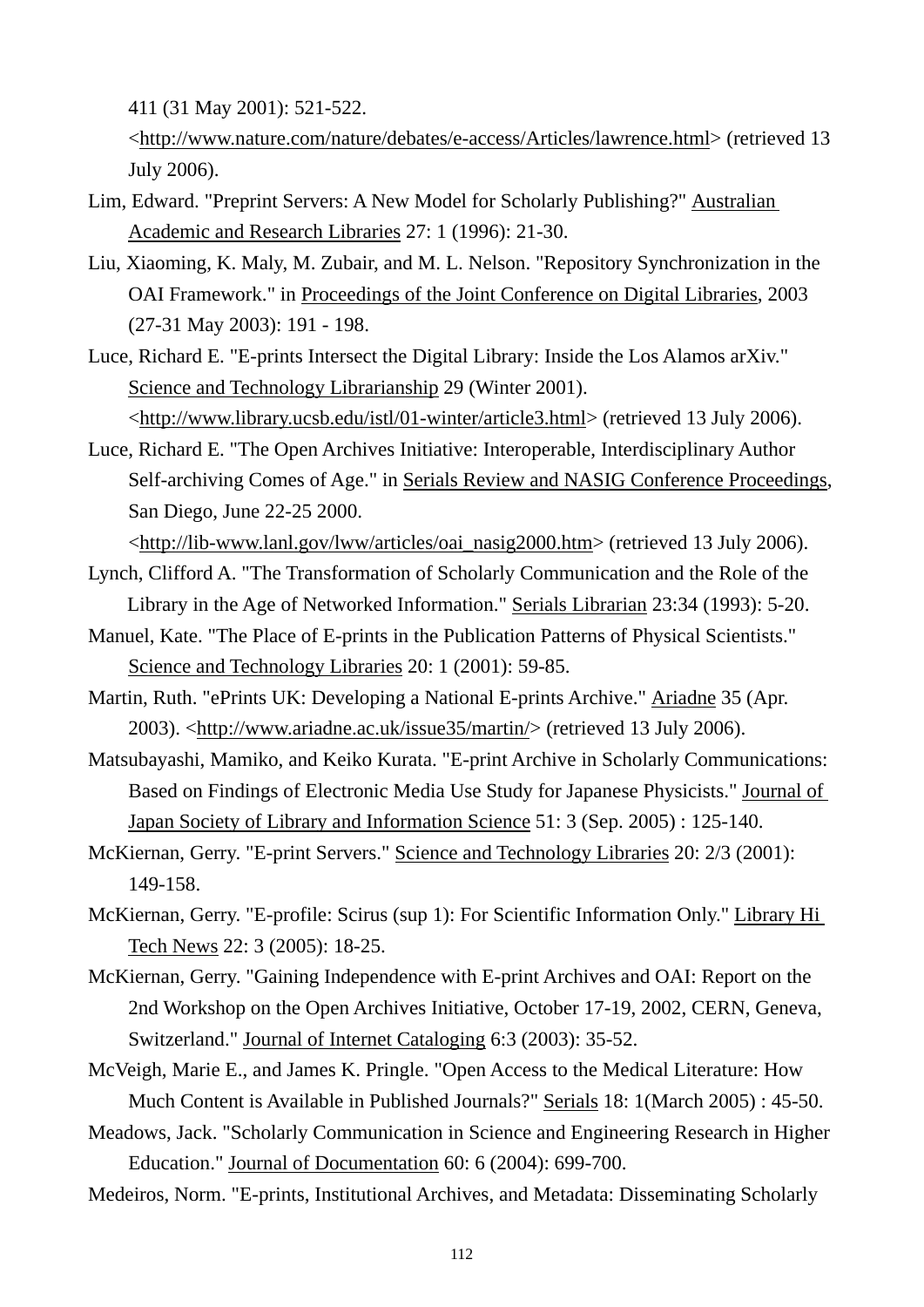Literature to the Masses." OCLC Systems and Services 19: 2 (2003): 51-53.

- Miller, Peter "Scholarly Communication in the Electronic Age." Library Association Records 88:8 (August 1986): 387.
- Morris, S. "What's so Special about Not-for-Profit Publishers?" Learned Publishing 14: 3 (July 2001): 163-165.
- Namiki, Takao, and Motohiko Hatakeyama. "Construction of E-print Archives." Journal of Information Science and Technology Association (Joho no Kagaku to Gijutsu) 55: 10 (2005): 434-438.
- Nixon, William. "The Evolution of an Institutional E-prints Archive at the University of Glasgow." Ariadne 32 (8 July 2002).

<http://www.ariadne.ac.uk/issue32/eprint-archives/> (retrieved 13 July 2006).

- Osburn, Charles B. "The Structuring of the Scholarly Communication Systems." College and Research Libraries (May 1989): 277-286.
- Pasqui, V. "Archivi di Documenti Elettronici. Electronic Document Files." Biblioteche Oggi 18: 10 (Dec. 2000): 6-12.
- Peek, R. "E-prints are Gaining Momentum." Information Today 17: 9 (Oct. 2000): 50.
- Pelizzari, E. "The Journals Crisis and Emerging Models of Scholarly Communication." Biblioteche Oggi 20: 9 (Nov. 2002): 46-56.
- Pelizzari, Eugenio. "Harvesting for Disseminating Open Archives and the Role of Academic Libraries." Acquisitions Librarian 16: 33/34 (2005): 35-51.
- Pinfield, Stephen, Mike Gardner, and John MacColl. "Setting up an Institutional E-print Archive." Ariadne 31 (April 2002).

<http://www.ariadne.ac.uk/issue31/eprint-archives/> (retrieved 13 July 2006).

- Pinfield, Stephen. "Creating Institutional E-print Repositories." Serials 15: 3 (Nov. 2002): 261-264.
- Pinfield, Stephen. "How Do Physicists Use an E-Print Archive? Implications for Institutional E-Print Services." D-Lib Magazine 7:12 (December 2001). <http://www.dlib.org/dlib/december01/pinfield/12pinfield.html> (retrieved 13 July 2006).
- Pintozzi, Chestalene. "Rethinking Scholarly Communication," College and Research Libraries News 57:2 (1996): 88-89.
- Quigley, B. "Physics Database and the Los Alamos E-print Archive." EContent 23: 5 (Oct/Nov 2000): 22-24.
- Rogers, Sharon J., and Charlene S. Hurt. "How Scholarly Communication Should Work in the 21st Century." The Chronicle of Higher Education 36 (18 October 1989): A56.

Rowlands, Ian, Dave Nicholas, and Paul Huntington. "Scholarly Communication in the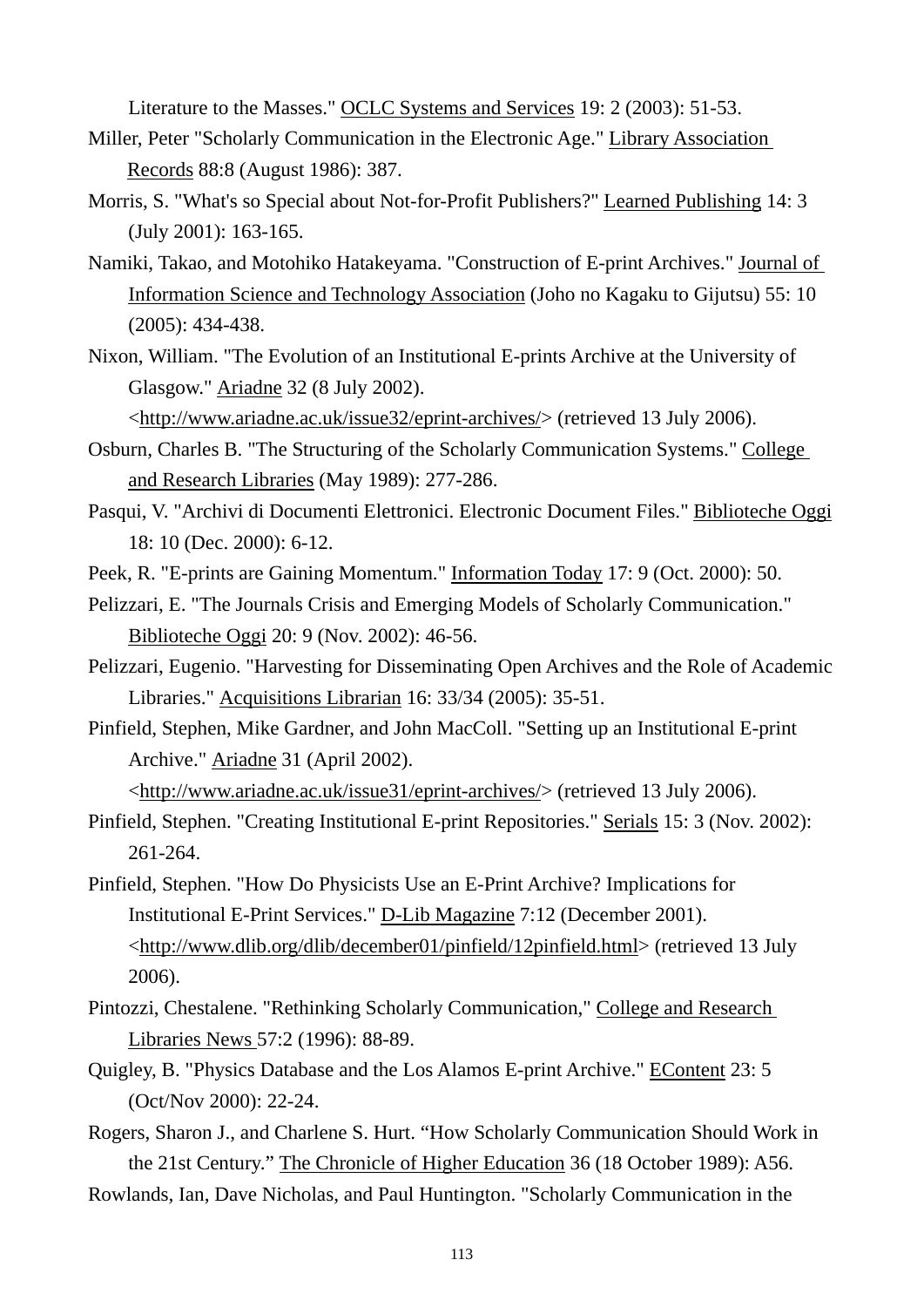Digital Environment: What Do Authors Want?" Findings of an International Survey of Author Opinion. London; City University, 2004 (Available virschreports.php)

- Rowse, Mark. "Individual Article Supply: Some Strategic Directions." Interlending and Document Supply 31: 2 (2003): 86-93.
- Schwartz, Charles A. "Scholarly Communication as a Loosely Coupled System: Reassessing Prospects for Structural Reform." College & Research Libraries 55:2 (March 1994): 101.
- Singhal, Madhuresh, and Francis Jayakanth. "Archiving Scientific Literature : an Experience with E-prints Archive Software." In Parthan, S. and Jeevan, V.K.J. and Majumdar, K., Eds. Proceedings Information Management in e-Libraries (IMeL), 2002: 321-334, Kharagpur (India).
- Smith, A.P. "The Journal as an overly on preprint databases." Learned Publishing 13: 1 (2000): 43-48.
- Spivey, William L., and Paul Wrynn. "Developing an Open Access Class for Authors." Journal of Electronic Resources in Medical Libraries 2: 2 (2005): 49-57.
- Steele, C. "Digital Libraries and Repositories." Information Management Report (Mar. 2003): 1-5.
- Stix, Gary. "Wired Superstrings." Scientific American 228: 5 (2003): 38-39.
- Swan, Alma, and Sheridan Brown. Open Access Self-Archiving: an Author Study. Truro, Cornwall, UK: Key Perspectives Limited, 2005.
- Swan, Alma, Paul Needham, Steve Probets, Adrienne Muir, Charles Oppenheim, Ann O'Brien, Rachel Hardy, Fytton Rowland, and Sheridan Brown. "Developing a Model for E-prints and Open Access Journal Content in UK Further and Higher Education." Learned Publishing 18: 1 (Jan. 2005): 25-40.
- Tammaro, A. M. "E-journals: From Preprints to Portals." Biblioteche Oggi 20: 10 (Dec. 2002): 50-53.
- Tenopir, Carol, and Donald W. King. "Reading Behavior and Electronic Journals." Learned Publishing 15 (2002): 262-265.
- Thelwall, Mike, Gareth Harries, and David Wilkinson. "Why do Web Sites from Different Academic Subjects Interlink?" Journal of Information Science 29: 6 (2003): 453-471.
- Thorin, Suzanne E. "Global Changes in Scholarly Communication. " in proceedings of the e-Workshops on Scholarly Communication in the Digital Era, August 11-24, 2003. Feng Chia University, Taichung, Taiwan.

http://www.arl.org/scomm/disciplines/Thorin.pdf (13 July 2006).

Till, J.E. "Predecessors of Preprint Servers." Learned Publishing 14: 1 (2001): 7-13. Tomaiuolo, N.G., and Joan G. Packer. "Preprint Servers: Pushing the Envelope of Electronic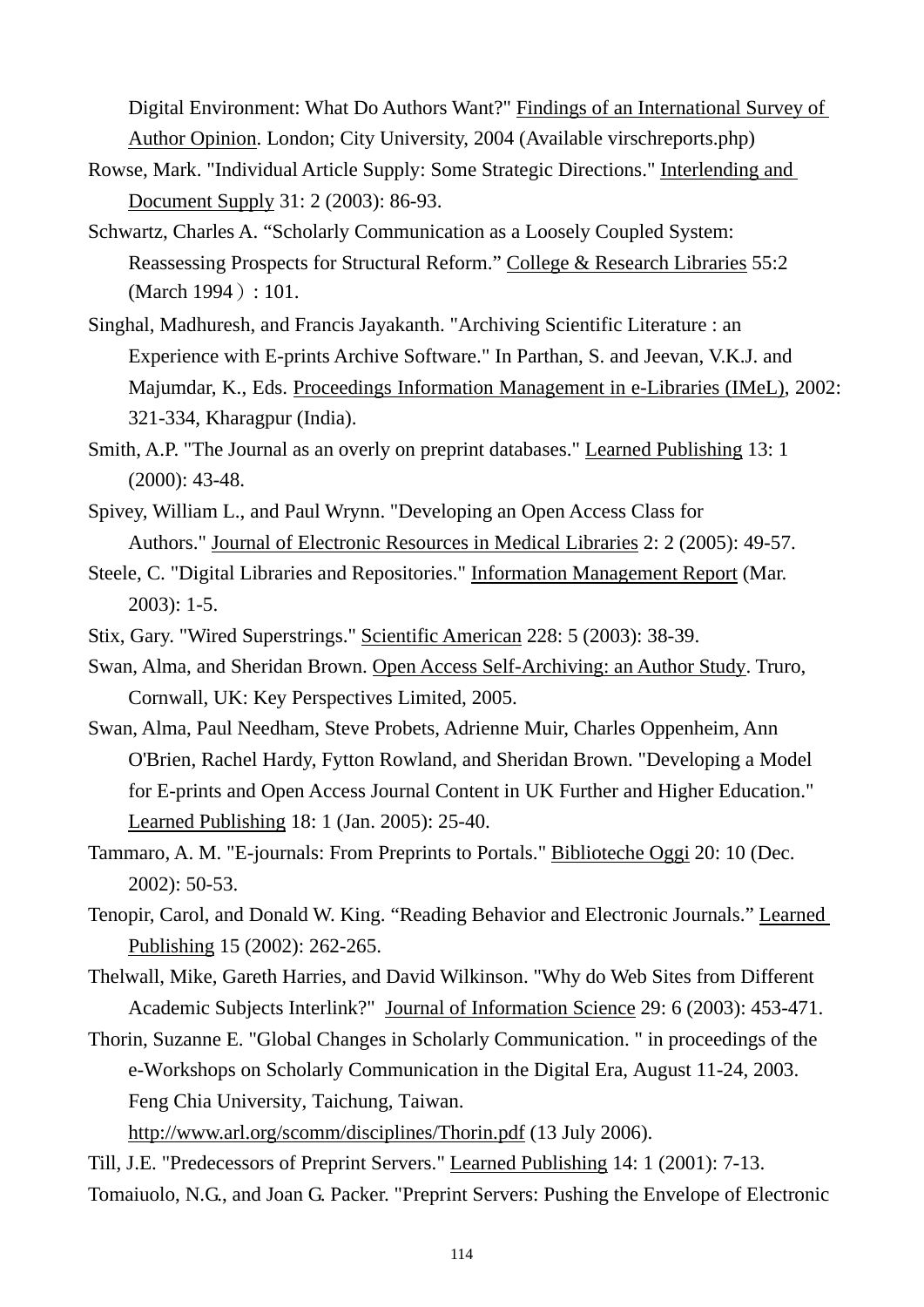Scholarly Publishing." Searcher 8: 9 (Oct. 2000): 3-61.

- Tompson, Sara R. "A Tale of Two Worlds: High-Energy Physics Preprints in the 1990s. " Science and Technology Libraries 12: 2 (2001): 43-51.
- Van de Sompel, H., and C. Lagoze. "The Santa Fe Convention of the Open Archives Initiative." D-Lib Magazine 6: 2 (Feb. 2000) <http://www.dlib.org/dlib/february00/vandesompel-oai/02vandesompel-oai.html> (retrieved 13 July 2006).
- Van de Sompel, H., T. Krichel, M. L. Nelson, P. Hochstenbach, V. M. Lyapunov, K. Maly, M. Zubair, M. Kholief, X. Liu, and H. O'Connell. "The UPS Prototype. An Experimental End-User Service Across E-print Archives." D-Lib Magazine 6: 2 (Feb. 2000). <http://www.dlib.org/dlib/february00/vandesompel-ups/02vandesompel-ups.html> (retrieved 13 July 2006).
- Van de Sompel, Herbert, Sandy Payette, John Erickson, Carl Lagoze, and Simeon Warner. "Rethinking Scholarly Communication Building the System that Scholars Deserve." D-Lib Magazine 10: 9 (Sep. 2004).
	- <http://www.dlib.org/dlib/september04/vandesompel/09vandesompel.html> (retrieved 13 July 2006).
- Vaughan, Liwen, and Debora Shaw. "Bibliographic and Web Citations: What is the Difference?" Journal of the American Society for Information Science and Technology 54: 14 (December 2003): 1313 - 1322.
- Warner, Simeon. "E-prints and the Open Archives Initiative." Library Hi Tech 21: 2 (2003): 151-158.
- Warr, Wendy A. "Chemistry Preprint Server: a Revolution in Chemistry Communication." a Report Given at the National ACS Meeting, San Diego, Spring 2001. <http://www.chemweb.com/docs/cps/cps.pdf> (retrieved 13 July 2006).
- Warr, Wendy A. "Evaluation of an Experimental Chemistry Preprint Server." Journal of Chemical Information and Computer Sciences 43: 2 (2003): 362-373.
- Whisler, S. M. "Electronic Publishing and the Indispensability of Publishers." Logos 7: 1 (1996): 120-126.
- Youngen, G. K. "Citation Patterns to Traditional and Electronic Preprints in the Published Literature." College and Research Libraries 59: 5 (Sep. 1998): 448-456.
- Youngkin, Mary E. "Access Marries Archive: BioMed Central/PubMed Central: An Open Access Partnership." Journal of Electronic Resources in Medical Libraries 1: 4 (2004): 1-15.